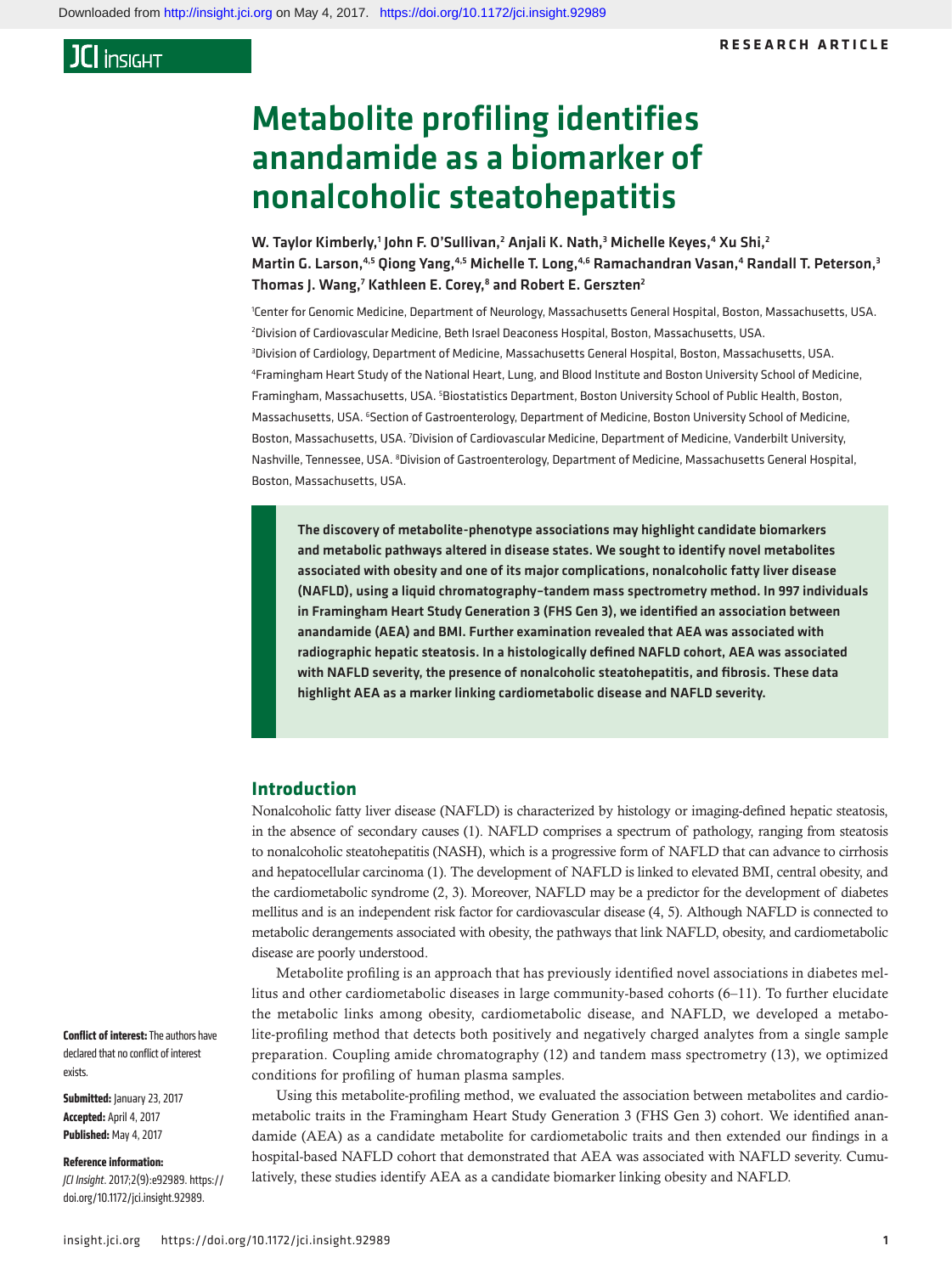### **RESEARCH ARTICLE**

### **Table 1. Characteristics of Framingham Heart Study Generation 3 participants at exam 1**

| <b>Variable</b>                        | $n = 997$       |
|----------------------------------------|-----------------|
| Age, yr (mean $\pm$ SD)                | $40 \pm 9$      |
| Female, $n$ $(\%)$                     | 526 (53%)       |
| BMI, $kg/m^2$ (mean $\pm$ SD)          | $26.6 \pm 5.3$  |
| Waist, inches (mean ± SD)              | $36.3 \pm 5.7$  |
| SBP, $mmHg(mean \pm SD)$               | $117 \pm 14$    |
| DBP, $mm$ Hg (mean $\pm$ SD)           | $75 + 9$        |
| $HOMA-IR$ (mean $\pm$ SD)              | $1.04 \pm 0.83$ |
| Glucose, $mg/dl$ (mean $\pm$ SD)       | $96 \pm 19$     |
| HDL, $mg/dl$ (mean $\pm$ SD)           | $60 \pm 18$     |
| Triglycerides, $mg/dl$ (mean $\pm$ SD) | $109 \pm 66$    |
| Creatinine, mg/dl (mean ± SD)          | $0.80 \pm 0.15$ |

SBP, systolic blood pressure; DBP, diastolic blood pressure; HOMA-IR, homeostatic model assessment of insulin resistance.

### **Results**

*Metabolites associated with cardiometabolic traits in the Framingham Heart Study*. Using a multifunctional approach that detects both positively and negatively charged metabolites, we developed a metabolite-profiling method that assessed 179 analytes across important metabolic pathways (see Supplemental Methods for details; supplemental material available online with this article; https://doi.org[/10.1172/jci.insight.92989DS1\)](https://doi.org/10.1172/jci.insight.92989DS1). We analyzed plasma samples of 997 participants in FHS Gen 3, a longitudinal, community-based study that began enrollment in 2002. The clinical characteristics of the cohort are shown in Table 1. Participants had no overt cardiovascular disease, had a mean age of  $40 \pm 9$  years, a BMI of  $26.6 \pm 5.3$  kg/m<sup>2</sup>, and a homeostatic model assessment of insulin resistance (HOMA-IR) value of  $1.04 \pm 0.83$ .

In regression analyses adjusted for age and sex, we assessed metabolite associations with cardiometabolic traits, including generalized obesity, as measured by BMI; central obesity, as assessed by waist circumference (WC); and glucose metabolism, as assessed by fasting glucose level and HOMA-IR. Associations that exceeded the Bonferroni-corrected *P* value threshold are presented in Table 2. The full set of associations across cardiometabolic phenotypes, which included systolic and diastolic

blood pressure, HDL, and triglycerides, is further presented in [Supplemental Tables 2–9.](https://insight.jci.org/articles/view/92989#sd)

Several known associations with obesity and insulin metabolism were validated, including uric acid [\(14](#page-7-9)); 2-aminoadipic acid ([15\)](#page-7-10); glutamate ([16\)](#page-7-11); the branched-chain amino acids leucine, isoleucine, and valine [\(17](#page-7-12), [18\)](#page-7-13); the short-chain acyl carnitines C3- and C6-carnitine [\(18](#page-7-13)); the tryptophan catabolite kynurenic acid [\(16](#page-7-11)); and amino acids tyrosine, alanine, and glycine [\(17](#page-7-12)). We also identified associations with metabolites that map to pathways previously associated with cardiometabolic disease, including the branched-chain ketoacid 2-ketoisovaleric acid and the tryptophan catabolites quinolinic acid, xanthurenic acid, indole-3-propionic acid, and kynurenine. Intermediate products of purine degradation and uric acid production included inosine, hypoxanthine, and xanthine. Several analytes that spanned glucose metabolism and the tricarboxylic acid cycle were elevated, including glucose, lactic acid, pyruvic acid, α-ketoglutaric acid, aconitic acid, and malic acid. Taken together, the identification of known metabolite-phenotype associations and pathways confirmed the validity of our approach.

*AEA and associations with obesity and cardiometabolic traits*. In the FHS Gen 3, analytes associated with cardiometabolic disease traits included uridine diphosphate *N*-acetylglucosamine (UDP-GlcNAc), reduced glutathione, hippuric acid, and AEA (see Table 2). Of these four candidates, AEA was notable for its association across metabolic traits, including generalized and central obesity and glucose metabolism, with the greatest association with markers of obesity. Linear regression with BMI yielded an adjusted β coefficient of 0.22 (*P* = 3.6 × 10<sup>-13</sup>); for WC, the age- and sex-adjusted β coefficient was 0.20 (*P* = 1.6 × 10<sup>-12</sup>). In ageand sex-adjusted logistic regression analyses, for each unit increase in AEA, the odds ratio (OR) for obesity (defined as BMI ≥ 30) was 3.20 (95% CI 2.10–4.88,  $P = 6.3 \times 10^{-8}$ ) and for excessive WC (defined as ≥88 cm), the OR was 2.79 (95% CI 1.85–4.20,  $P = 9.2 \times 10^{-7}$ ). AEA was also associated with elevated fasting serum glucose (glucose >110 mg/dl; OR 3.12, 95% CI 1.80–5.40, *P* = 4.9 × 10–5) and abnormal HOMA-IR (HOMA-IR ≥2.0, OR 2.16, 95% CI 1.51–3.09,  $P = 2.5 \times 10^{-5}$ ) after adjustment for age and sex.

We sought to extend our work on AEA by assessing for associations with NAFLD, an obesity-related phenotype. Prior animal studies have suggested that the putative AEA receptor CB1 may modulate the accumulation of hepatic fat [\(19,](#page-7-14) [20](#page-7-15)), and a recent case-control cohort study identified an association between the endocannabinoid system and NAFLD [\(21](#page-7-16)). We therefore assessed for an association between AEA and radiographic hepatic steatosis in the FHS Gen 3 cohort and found an age- and sex-adjusted β coefficient of –0.013 (*P* = 0.03).

*AEA levels correlate with the severity of NASH*. The observed associations in the FHS Gen 3 cohort were present in a cohort of individuals free of overt disease, and the effect size with hepatic steatosis was accordingly subtle. To verify the specificity and extend our observations, we next analyzed a hospital-based, case-control cohort that had more advanced and precisely phenotyped liver pathology. These patients consisted of obese individuals with biopsy-proven NASH (cases) compared with those with obesity and normal liver histology (controls). The clinical characteristics of the age-, sex-, and BMI-matched cohort are listed in Table 3, and the histologic characteris-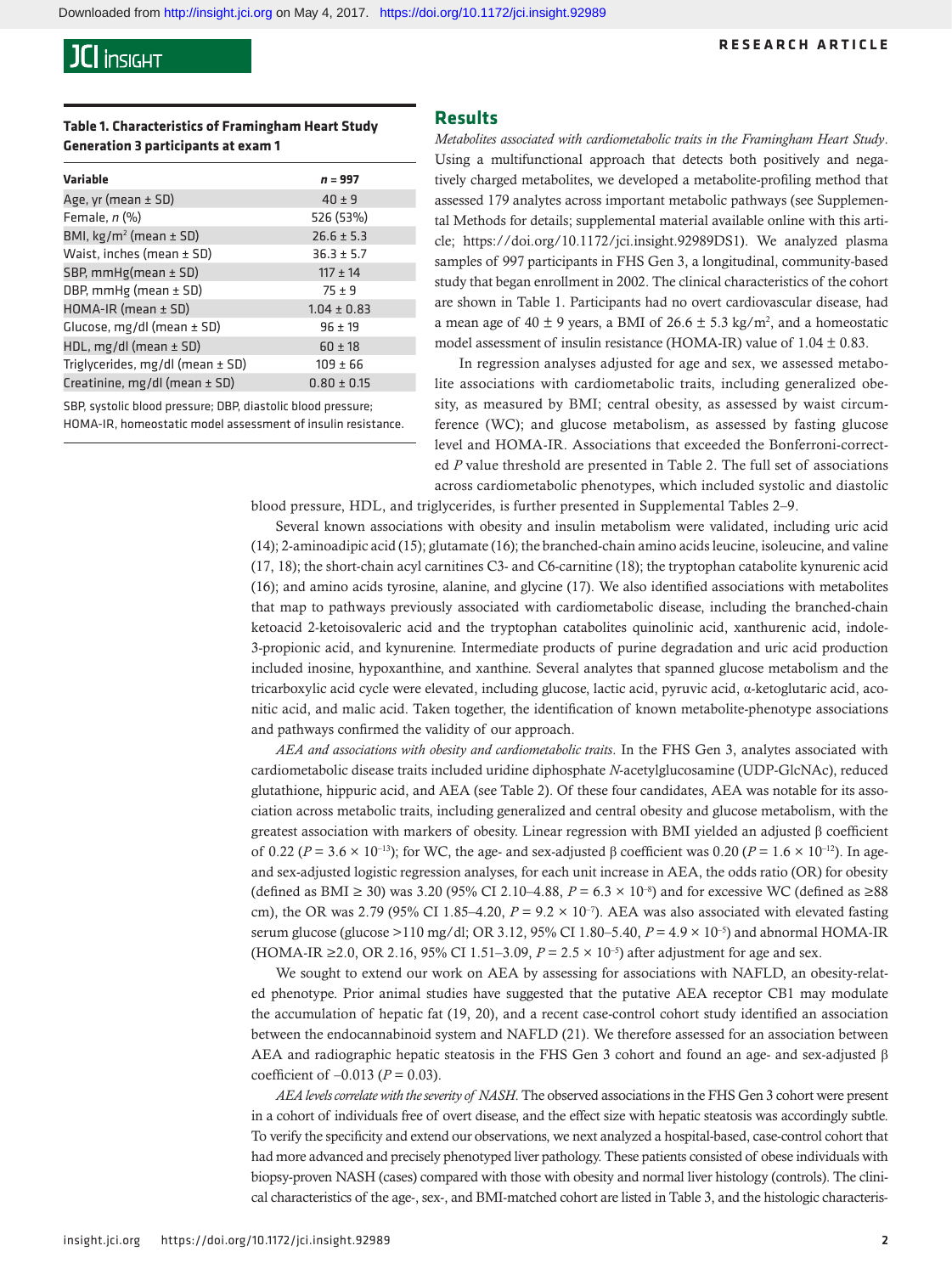#### **Table 2. Metabolite-phenotype associations in the Framingham Heart Study**

|                            | <b>BMI</b>                  |             |                             | <b>WC</b>    | Glucose                     |             | <b>HOMA-IR</b>              |             |
|----------------------------|-----------------------------|-------------|-----------------------------|--------------|-----------------------------|-------------|-----------------------------|-------------|
|                            | Est. $\beta$<br>coefficient | $P$ value   | Est. $\beta$<br>coefficient | $P$ value    | Est. $\beta$<br>coefficient | $P$ value   | Est. $\beta$<br>coefficient | P value     |
| Uric acid                  | 0.30                        | $1.7E-18$   | 0.29                        | 1.9E-20      | 0.25                        | $6.7E-14$   | 0.25                        | $6.6E-15$   |
| Glutamate                  | 0.28                        | 3.9E-18     | 0.28                        | $1.1E - 20$  |                             |             | 0.24                        | $6.0E-16$   |
| Pyruvic acid               | 0.26                        | 3.6E-17     | 0.25                        | $1.1E - 18$  | 0.12                        | $9.1E - 05$ | 0.21                        | 7.8E-13     |
| Quinolinic acid            | 0.23                        | $1.1E - 13$ | 0.22                        | 5.8E-15      |                             |             | 0.19                        | $2.3E-10$   |
| Anandamide                 | 0.22                        | $3.6E-13$   | 0.20                        | $1.6E-12$    | 0.15                        | $1.1E - 06$ | 0.15                        | $2.1E - 07$ |
| UDP-GIcNAc                 | 0.27                        | $2.4E-11$   | 0.26                        | 7.9E-11      |                             |             | 0.25                        | $4.0E-09$   |
| KIV                        | 0.21                        | $5.6E-11$   | 0.18                        | $5.1E - 09$  | 0.15                        | 2.8E-06     | 0.15                        | $1.1E - 06$ |
| Glycine                    | $-0.20$                     | $2.6E-10$   | $-0.19$                     | $4.2E-11$    | $-0.13$                     | $4.2E - 05$ | $-0.15$                     | $4.7E-07$   |
| Tyrosine                   | 0.19                        | $1.1E - 09$ | 0.17                        | $1.1E - 0.8$ |                             |             | 0.17                        | $1.5E - 08$ |
| Isoleucine                 | 0.20                        | $1.2E - 09$ | 0.18                        | $1.0E - 08$  | 0.14                        | $4.5E-05$   | 0.16                        | 3.7E-07     |
| Valine                     | 0.19                        | $9.8E-09$   | 0.16                        | $7.1E - 0.8$ |                             |             | 0.15                        | $6.1E - 07$ |
| <b>Bilirubin</b>           | $-0.17$                     | $2.7E - 08$ | $-0.18$                     | $1.1E - 09$  |                             |             |                             |             |
| 2-Aminoadipic acid         | 0.25                        | 7.0E-08     | 0.23                        | $6.4E-07$    |                             |             |                             |             |
| Hypoxanthine               | 0.17                        | 8.9E-08     | 0.16                        | $1.7E - 08$  |                             |             | 0.14                        | $1.4E - 06$ |
| Kynurenine                 | 0.18                        | $9.0E-08$   | 0.17                        | $2.0E-08$    |                             |             | 0.17                        | $5.5E-08$   |
| Oxalate                    | $-0.16$                     | $1.3E - 07$ | $-0.14$                     | $2.7E - 07$  |                             |             |                             |             |
| Kynurenic acid             | 0.17                        | $1.5E-07$   | 0.16                        | $1.8E - 07$  |                             |             | 0.12                        | $1.6E - 04$ |
| Glucose                    | 0.17                        | $1.6E-07$   | 0.16                        | $1.4E - 07$  | 0.39                        | $4.5E - 34$ | 0.19                        | $5.3E-08$   |
| Aconitate                  | 0.17                        | 1.9E-07     | 0.17                        | $1.3E - 08$  | 0.14                        | $1.2E - 05$ | 0.18                        | 4.8E-09     |
| $\alpha$ -Ketoglutarate    | 0.16                        | $2.3E-07$   | 0.17                        | $1.2E - 08$  |                             |             | 0.20                        | 7.8E-11     |
| Xanthurenic acid           | 0.16                        | 4.1E-07     | 0.15                        | $1.1E - 06$  |                             |             | 0.13                        | $3.4E - 05$ |
| Indole-3-propionic acid    | $-0.24$                     | 4.3E-07     | $-0.20$                     | $1.5E - 06$  |                             |             |                             |             |
| Leucine                    | 0.16                        | $1.6E - 06$ | 0.13                        | $1.8E - 05$  | 0.13                        | $2.1E - 04$ | 0.14                        | $7.4E - 06$ |
| C3-carnitine               | 0.15                        | $3.0E-06$   | 0.16                        | $1.8E-08$    |                             |             | 0.13                        | $3.3E-06$   |
| Alanine                    | 0.14                        | $6.8E-06$   | 0.13                        | $6.9E-06$    |                             |             | 0.12                        | 4.7E-05     |
| <b>Glutathione reduced</b> | $-0.15$                     | $9.8E - 06$ | $-0.18$                     | $1.2E - 08$  |                             |             |                             |             |
| Proline                    | 0.15                        | $1.3E - 05$ | 0.13                        | 3.7E-05      |                             |             |                             |             |
| Xanthine                   | 0.14                        | $2.0E-05$   | 0.14                        | $1.2E - 05$  |                             |             |                             |             |
| 2-Hydroxybutyrate          | 0.13                        | $3.5E-05$   |                             |              |                             |             |                             |             |
| Hippuric acid              | $-0.12$                     | 8.8E-05     | $-0.13$                     | $1.6E - 05$  | $-0.16$                     | $5.5E-07$   | $-0.13$                     | $3.2E-05$   |
| Lactate                    | 0.12                        | 1.0E-04     | 0.11                        | $5.8E-05$    |                             |             |                             |             |
| Choline                    | 0.12                        | $1.4E - 04$ |                             |              |                             |             | 0.11                        | 1.9E-04     |
| Inosine                    | 0.11                        | $2.2E - 04$ | 0.11                        | $1.2E - 04$  |                             |             |                             |             |
| C4-butyryl-carnitine       |                             |             |                             |              |                             |             | 0.11                        | $1.3E - 04$ |
| C6-carnitine               |                             |             | 0.15                        | $1.0E-04$    |                             |             |                             |             |
| KIC/KMV                    |                             |             |                             |              | 0.12                        | $2.1E - 04$ |                             |             |
| Gluconate                  |                             |             |                             |              | 0.20                        | 4.3E-05     |                             |             |
| Glycochenodeoxycholate     |                             |             |                             |              |                             |             | 0.11                        | $1.1E - 04$ |
| Creatine                   |                             |             |                             |              |                             |             | 0.12                        | 8.4E-05     |

WC, waist circumference; HOMA-IR, homeostatic model assessment of insulin resistance; Est., estimated; UDP-GlcNAc, uridine diphosphate *N*-acetylglucosamine; KIV, 2-ketoisovaleric acid; KIC, ketoisocaproic acid; KMV, ketomethylvaleric acid. Statistical values were obtained using age- and sexadjusted regression.

> tics of the liver biopsies are summarized in [Supplemental Table 10](https://insight.jci.org/articles/view/92989#sd). In univariate analysis, AEA was significantly higher in the NASH group compared with the control group (Table 3,  $P < 0.002$ ). Multiple logistic regression demonstrated that AEA remained an independent predictor of NASH (OR 5.2, 95% CI 1.6-17.0, *P* = 0.007), after adjusting for known risk factors, including HDL, triglyceride level, HOMA-IR, and alanine aminotransferase (ALT) (Table 4). AEA was also associated with increased severity of NASH, as assessed by the NAFLD activity score (OR 4.8, 95% CI 1.6–13.8, *P* = 0.005) and the presence of fibrosis [\(22](#page-7-17)) (OR 2.6, 95% CI 1.01–6.5, *P* = 0.04; see [Supplemental Table 10\)](https://insight.jci.org/articles/view/92989#sd). These findings suggest that AEA is not only associated with biopsy-proven NASH, but also associated with advanced liver histopathology, and that it may serve as a biomarker for NASH.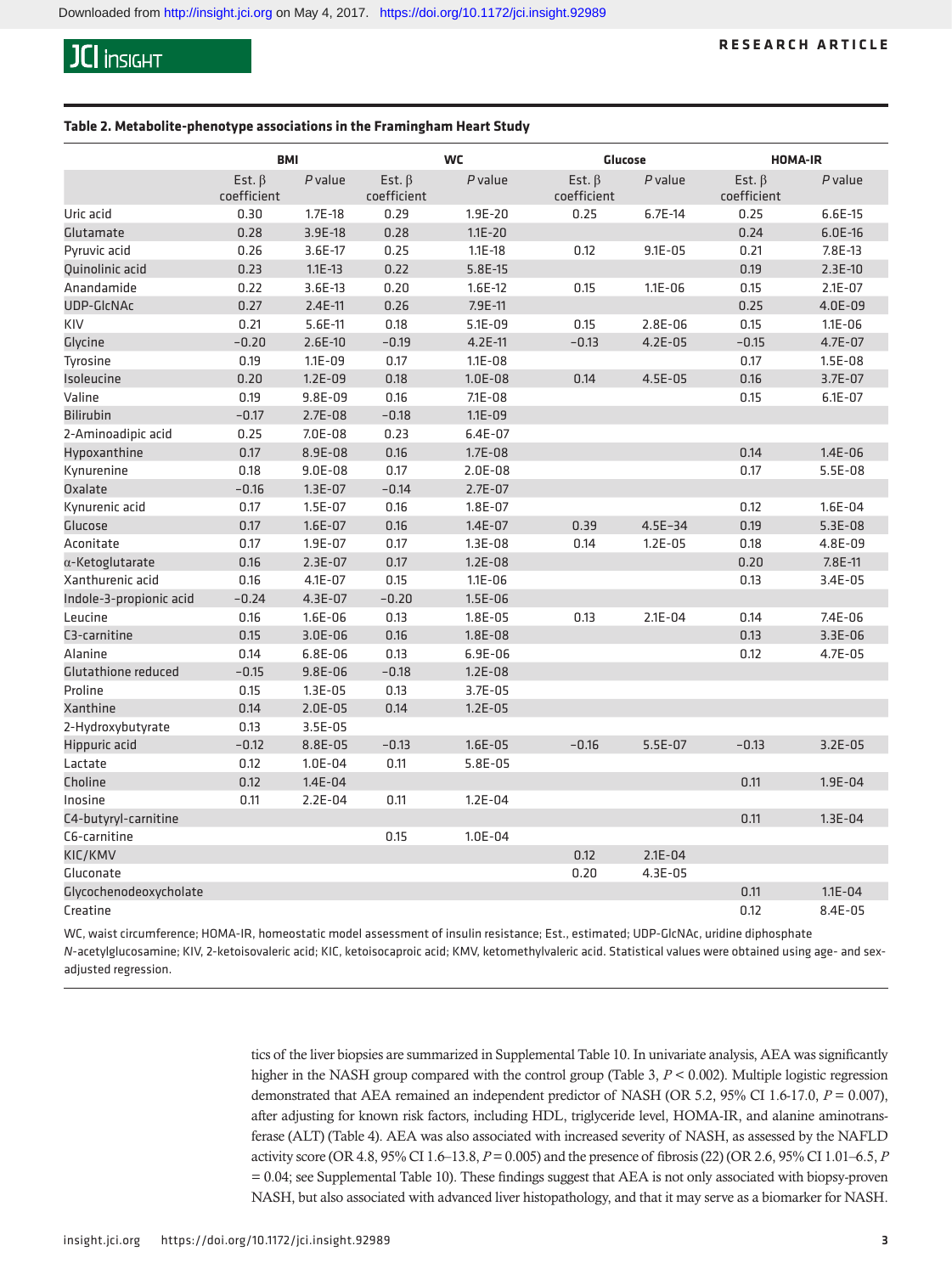#### **RESEARCH ARTICLE**

### **Table 3. Characteristics of the NASH cohort**

| Normal $(n = 36)$ | NASH $(n = 36)$    | P value  |
|-------------------|--------------------|----------|
| $40.0 \pm 9.7$    | $43.1 \pm 11.8$    | 0.23     |
| $46.5 \pm 7.0$    | $47.9 \pm 7.4$     | 0.44     |
| $16.5(0-61.0)$    | 24.5 (13-179)      | < 0.0001 |
| 27.0 (14.0-147.0) | 48 (19-288)        | < 0.0001 |
| 89.7 (29.4-178.6) | 91.6 (48.2-179.4)  | 0.92     |
| 163 (80-260)      | 160 (101-276)      | 0.99     |
| $91(44 - 266)$    | 125 (39-418)       | 0.03     |
| 45 (25-105)       | $38.5(25-73)$      | 0.007    |
| $20(4-118)$       | $32.5(11-99)$      | 0.002    |
| $91(65 - 224)$    | 119.5 (74-263)     | 0.01     |
| $4.8(0.9 - 65.3)$ | $8.6(2.4 - 4 0.1)$ | 0.001    |
| $104 \pm 42$      | $149 \pm 72$       | 0.002    |
|                   |                    |          |

NASH, nonalcoholic steatohepatitis; AST, aspartate aminotransferase; ALT, alanine aminotransferase; HOMA-IR, homeostatic model assessment of insulin resistance. Statistical values were obtained using Student's *t* or Mann-Whitney U test, depending on data normality.

> *Exogenous AEA alters glucose and lipid metabolism in zebrafish*. To take the first preliminary steps toward ascertaining whether AEA may play a functional role in a model organism, we administered exogenous AEA to the zebrafish *Danio rerio*. We examined glucose and lipid metabolism, both of which were altered in our analyses of the FHS Gen 3 cohort. We conducted dose-response experiments in larval zebrafish that were exposed to increasing concentrations of AEA, which was added to the water to provide a constant reservoir of exogenous compound. Of note, several prior reports and our own preliminary studies showed that acute exogenous AEA administration in mice results in rapid metabolism, most likely by the fatty acid amide hydrolase, most likely by the fatty acid amide hydrolase, preventing the accumulation of AEA in blood and tissues (data not shown) [\(23](#page-7-18), [24](#page-7-19)). When evaluating glucose homeostasis or lipid deposition, we found that administration of exogenous AEA was associated with increased glucose and lipid deposition (see Supplemental Methods). Furthermore, coadministration with the cannabinoid receptor inhibitor rimonabant ameliorated the AEA-induced elevation in glucose or lipid, underscoring the specificity of the observations (see Supplemental Methods).

### **Discussion**

In this study, we developed a streamlined metabolomics method to investigate metabolites associated with cardiometabolic disease and NAFLD. Our analysis of a large, well-established, community-based cohort identified AEA as a candidate biomarker linking obesity and hepatic steatosis. Given the overall healthy status of the participants, the findings were subtle and represent associations many years before disease phenotypes develop. For this reason, we also studied AEA in a hospital-based, patient cohort with a histologically defined NAFLD together with carefully selected controls matched for age and BMI. Taken together, our study highlights the endocannabinoid system as a putative link among obesity, the metabolic syndrome, and liver pathology.

Our findings in relation to AEA are also in accord with prior studies of its cognate receptor. A role for the cannabinoid receptor CB1 in obesity and energy homeostasis has been established in relation to food intake and energy balance [\(25,](#page-7-20) [26](#page-7-21)). Activation of the CB1 receptor centrally and peripherally leads to altered energy balance and weight gain in model organisms ([19,](#page-7-14) [27–](#page-7-22)[29](#page-7-23)). Selective blockade of CB1 with rimonabant in human clinical trials demonstrated an effect on weight loss ([30](#page-7-24), [31](#page-7-25)), but further evaluation of cardiovascular outcomes was limited by psychiatric side effects, including an apparent increase in suicide risk [\(32](#page-7-26)). On the other hand, there is less data available on the direct role of AEA in metabolic disease. In accordance with our zebrafish data, rodents that are administered a high-fat diet demonstrate elevated AEA associated with weight gain and hyperglycemia ([33,](#page-7-27) [34\)](#page-7-28). However, the association of AEA with human obesity and glucose metabolism has been less certain [\(35](#page-7-29)–[37\)](#page-7-30) and has never been evaluated in a large human cohort free of overt disease — an important strength of the present study. The confirmation of our finding in two independent cohorts underscores the relevance of this pathway in human disease.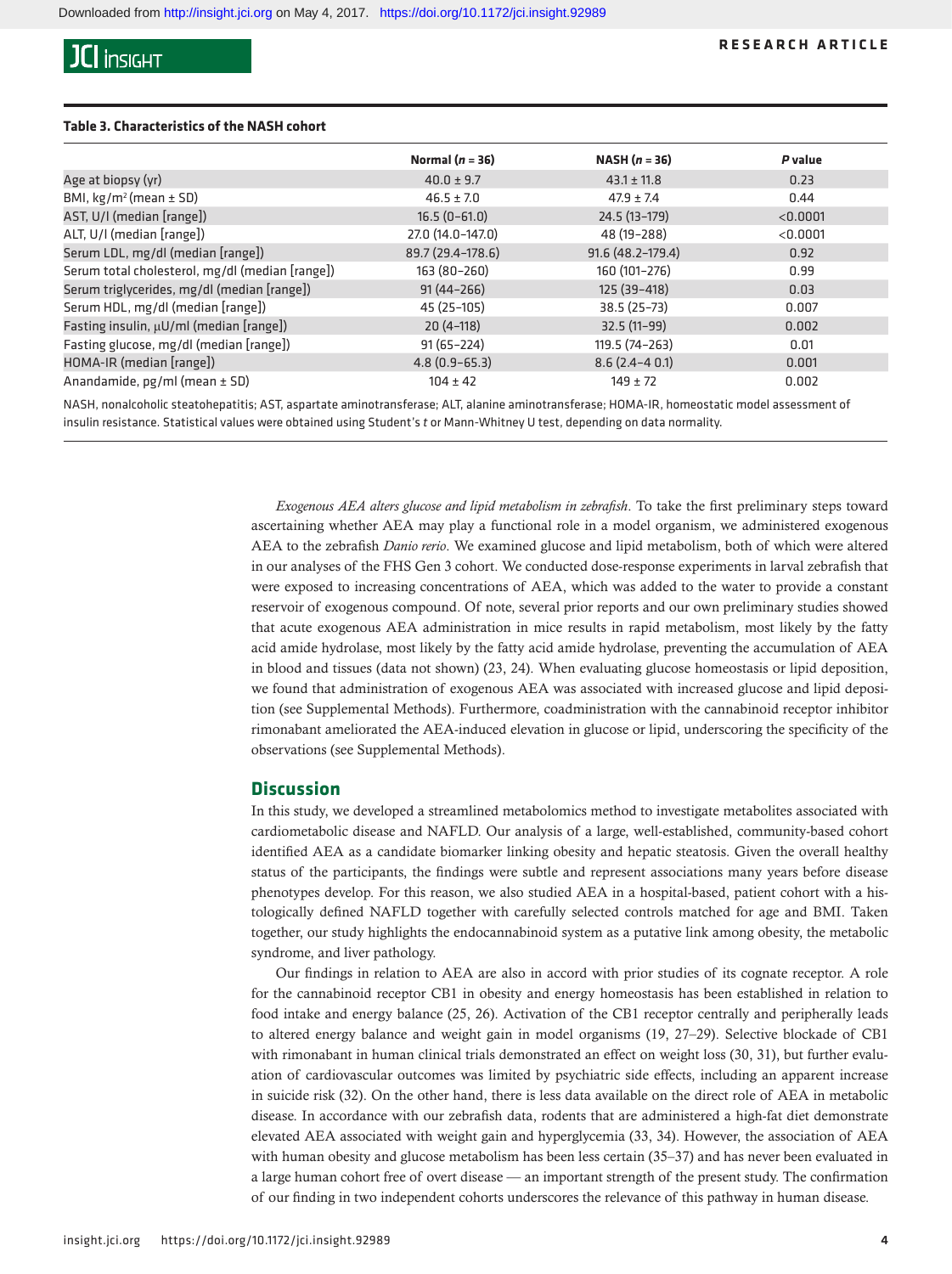#### **RESEARCH ARTICLE**

#### **Table 4. Multivariable predictors for biopsy-proven NASH**

|               | Odds ratio | 95% Wald confidence limits |       | P value |  |
|---------------|------------|----------------------------|-------|---------|--|
| Anandamide    | 5.20       | 1.48                       | 20.05 | 0.007   |  |
| <b>ALT</b>    | 1.05       | 1.01                       | 1.08  | 0.01    |  |
| HOMA-IR       | 1.01       | 0.95                       | 1.07  | 0.88    |  |
| <b>HDL</b>    | 0.92       | 0.85                       | 0.99  | 0.03a   |  |
| Triglycerides | 1.01       | 0.997                      | 1.02  | 0.16    |  |

NASH, nonalcoholic steatohepatitis; ALT, alanine aminotransferase; HOMA-IR, homeostatic model assessment of insulin resistance. Statistical values were obtained using multivariable logistic regression.

> Our analysis also identified AEA as a candidate biomarker for NASH. Obesity and diabetes are risk factors that contribute to the increasing prevalence of hepatic steatosis and NAFLD in the US ([2](#page-7-1), [38\)](#page-8-0). NASH can progress to cirrhosis or end-stage liver disease and is predicted to be the leading indication for liver transplantation by 2020 [\(39](#page-8-1), [40\)](#page-8-2). As only a subset of those with NAFLD progress to NASH and fibrosis, the ability to risk stratify patients and target only high-risk patients for liver biopsy is essential to limiting biopsy-related morbidity and mortality, while allowing for the accurate identification of high-risk patients [\(22](#page-7-17)). The finding that AEA level is associated with NASH severity, independent of traditional NASH risk factors, such as liver enzyme, HOMA-IR, HDL cholesterol, and lipid levels, suggests that this metabolite may serve as a biomarker of the presence and severity of NASH and may aid in elucidating the pathways that drive NASH progression. Although previous studies have implicated the endocannabinoid system in hepatic steatosis, either via altered regulation of the cannabinoid receptors [\(26](#page-7-21)) or in association with the related endocannabinoid 2-arachidonoylglycerol [\(21](#page-7-16)), our study is the first to our knowledge to implicate AEA specifically. The reasons for the closely related but not identical findings may be due to differences in the type of controls, matching of cases and controls, and differences in outcome measures. Future studies in a prospective cohort may help to clarify which endocannabinoid metabolites are associated with NAFLD and at which stage of severity this association begins.

> Strengths of this analysis included a metabolite-profiling method with simplified preanalytical sample preparation, rapid separation, and optimized detection for human plasma metabolites. Maximizing the strengths of targeted methods, we developed a rapid approach that can routinely detect and quantify 179 analytes across key biologic pathways in human plasma. Our platform facilitates analysis in large cohorts, helping to overcome the risk for false-positive associations that can occur in multiple hypothesis testing [\(41](#page-8-3)). Whereas other studies have reported methods compatible with positive and negative polarity mass spectrometry ([12,](#page-7-7) [42\)](#page-8-4) or have developed multiplexing separation [\(43](#page-8-5)), our study represents both an improvement in the cycle time  $(\sim 12.5 \text{ minutes})$  and a simplified preparation that facilitates metabolite quantification and replication in large patient cohorts.

> Our study has limitations. Our biomarker analyses in the human cohorts identify associations and do not imply a causal relationship between AEA and NAFLD. Additional prospective cohort studies are needed to confirm our findings, adjust for potential confounders, and validate concentration thresholds for differentiating NASH from hepatic steatosis. Although our preliminary studies of exogenous administration of AEA in a vertebrate model demonstrated that excess AEA can lead to accumulation of lipid in the liver, additional work is needed to elucidate mechanisms and definitively demonstrate a causal relationship at more physiologically relevant levels. We also identified other candidate metabolites associated with cardiometabolic risk traits, including UDP-GlcNAc, hippuric acid, and reduced glutathione. It is possible that these biomarkers, which require further validation and study, may also predict liver disease, and future work is needed to determine the relative contributions of these other metabolites.

> Taken together, our study supports the notion that metabolites such as AEA are fundamental biomarkers for metabolic disease, including obesity, insulin resistance, and NAFLD.

### **Methods**

*Subjects*. The FHS Gen 3 cohort enrolled 4,095 individuals from 2002 to 2005 in a community-based longitudinal cohort study. Of 1,006 randomly selected participants, 1,000 were free of prevalent myocardial infarction or congestive heart failure at the first examination cycle and were selected for metabolite profiling.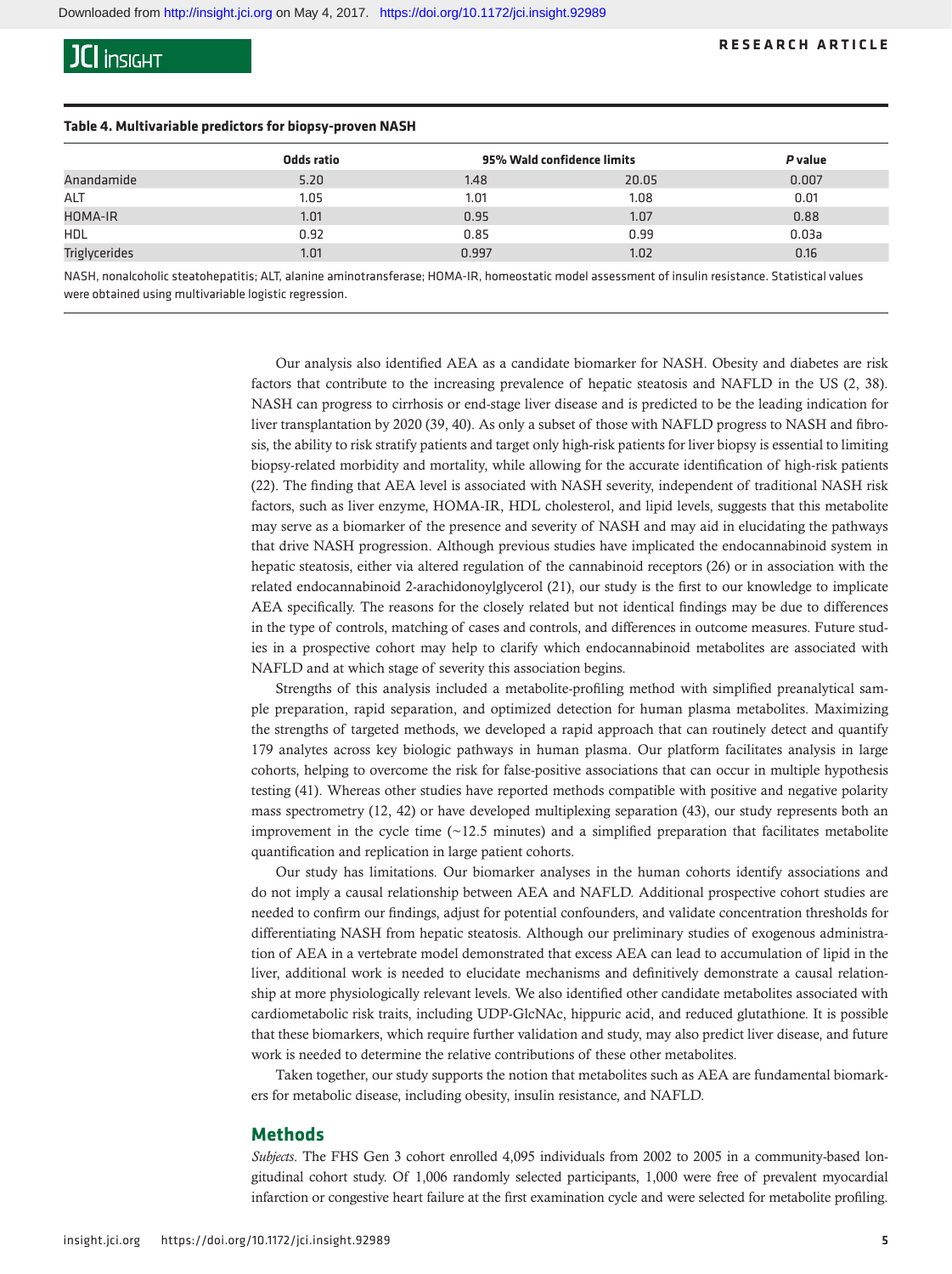#### **RESEARCH ARTICLE**

### **JCI** insight

Cardiometabolic traits, routine biochemical testing, and metabolite data were available for analysis in 997 of these subjects. 470 participants from FHS Gen 3 participants who had metabolite profiling also underwent an abdominal CT scan with evaluation for the presence of liver fat, as assessed by the liver-to-phantom ratio [\(44\)](#page-8-6).

The Massachusetts General Hospital NAFLD cohort is a hospital-based cohort of individuals who have undergone clinically indicated liver biopsies and have available liver histology (2011–2016). The initial cohort contains a spectrum of NAFLD phenotypes, including normal liver histology, steatosis, NASH, and NASH with fibrosis. Individuals with other causes of chronic liver disease or with excess alcohol consumption, defined as >21 drinks per week for men and >14 drinks per week for women were excluded from this cohort ([45\)](#page-8-7). For the case-control study, patients with diabetes were excluded to remove the confounding effect of diabetes. Subjects with biopsy-proven NASH were matched by age, gender, and BMI to controls that exhibited normal liver histology. Liver biopsies were evaluated by a single blinded hepatopathologist and graded according to the NASH clinical research criteria for NAFLD activity score and fibrosis stage ([22\)](#page-7-17). NASH was defined by the presence at least of grade 1 steatosis, lobular inflammation, and hepatocyte ballooning. Normal liver histology had no evidence of steatosis, portal or lobular inflammation, hepatocyte ballooning, or fibrosis. Plasma samples used for analysis were drawn after a 12-hour fast within 3 months prior to liver biopsy.

*Plasma samples*. EDTA blood samples were collected and immediately centrifuged to separate cellular material from plasma. Aliquots of plasma were frozen on dry ice and stored at –80°C until analysis. 30-μl samples were deproteinized with 70 μl acetonitrile/methanol (75:25; v/v) containing deuterated internal standards (25 μM thymine- $d_4$  [Sigma-Aldrich], 10 μM inosine-15 $N_4$  [Cambridge Isotope Laboratories], 10 μM citrulline-d<sub>7</sub> [Sigma-Aldrich], 25 μM phenylalanine-d<sub>8</sub> [Cambridge Isotope Laboratories], and 10 μM valine-d<sub>8</sub> [Sigma-Aldrich]). For some experiments in zebrafish lysates, AEA-d<sub>4</sub> [Cayman Chemical] was spiked into the matrix to generate the standard curve used to quantify AEA levels. After vortexing, the samples were centrifuged at 20,000 *g* at 4°C for 15 minutes, and supernatants were transferred to HPLC quality glass vials with inserts (MicroSolv). Additional sample preparation solvents that were evaluated (see Supplemental Methods) included acetonitrile/methanol/formic acid (75:25:0.1; v/v/v), acetonitrile/ water/ammonium hydroxide (85:14:0.7), and methanol/water (80:20).

*Chromatography*. Deproteinized plasma extracts were subjected to normal phase hydrophilic interaction chromatography using a 2.1 × 100 mm 3.5-μm Xbridge amide column (Waters). Mobile phase A was 95:5 (v/v) water/acetonitrile, with 20 mM ammonium acetate and 20 mM ammonium hydroxide (pH 9.5). Mobile phase B was acetonitrile. Ammonium acetate, ammonium hydroxide, and Optima grade solvents were purchased from Fisher Scientific. For amide-negative mode, the chromatography system consisted of a 1260 Infinity autosampler (Agilent) connected to a 1290 Infinity HLPC binary pump system (Agilent). The initial conditions were 0.25 ml/min of 85% mobile phase B, followed by a linear gradient to 35% mobile phase B over 6 minutes. This was followed by a linear gradient to 2% mobile phase B over 0.5 minutes held for an additional 0.5 minutes and then a 0.5-minute gradient return to 85% mobile phase B. Column equilibration was continued for 4.5 minutes at 0.5 ml/min for a total cycle time of approximately 12.5 minutes. The column compartment was maintained at 30°C.

The chromatography for positive mode utilized an HTS PAL autosampler (Leap Technologies) connected to a 1260 HPLC binary system (Agilent). The same mobile phases and column were used as in the amide-negative mode, except that initial conditions were 0.25 ml/min of 90% mobile phase B. A linear gradient to 10% mobile phase B over 6 minutes was followed by a hold for 1 minute at 10% mobile phase B. The initial conditions were restored over 0.5 minutes, and the column was equilibrated for 4.5 minutes at 0.5 ml/min. Although these methods were developed in parallel on separate LC-MS/ MS instruments, the method can be run routinely on a single instrument, alternating a sample injection in the positive and then negative modes.

*Mass spectrometry*. Using purified reference standards, 157 metabolites were optimized for negative-mode detection on a 6490 QQQ (Agilent) triple-quadrupole mass spectrometer equipped with an electrospray ionization source. Transitions for each compound were assessed for sensitivity, selectivity, and retention time in the pooled plasma matrix with and without the spiked reference standard. 78 of the metabolites were reproducibly detected in human plasma and were selected for dynamic multiple reaction monitoring (MRM), which had a minimum dwell time of 30 milliseconds for each metabolite. Final mass spectrometry settings for the 6490 QQQ were as follows: sheath gas temperature, 400°C; sheath gas flow, 12 l/min; drying gas temperature, 290°C; drying gas flow, 15 l/min; capillary, 4,000 V; nozzle pressure, 30 psi; nozzle voltage, 500 V; and delta EMV, 200 V.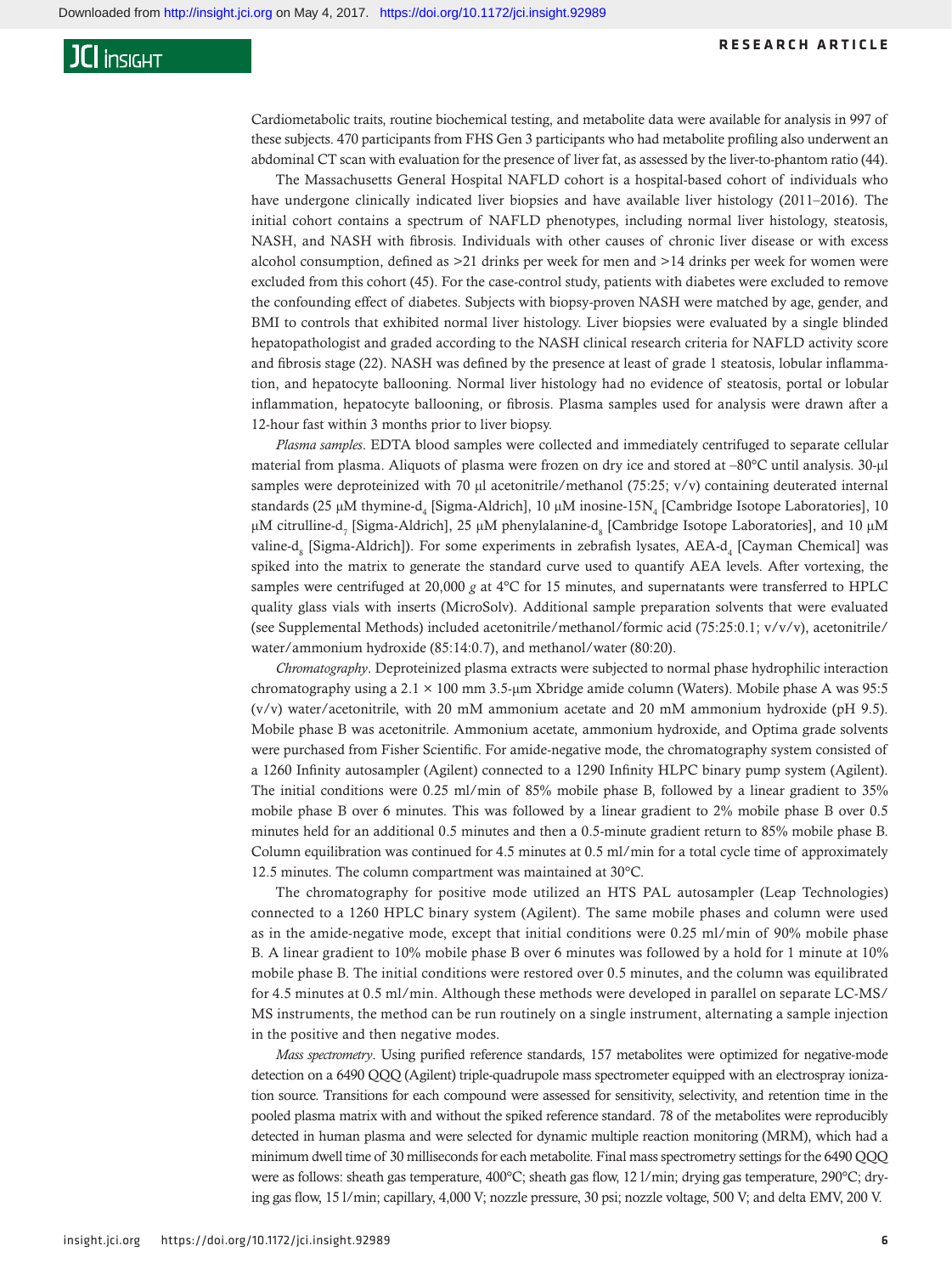A similar strategy was used to generate a positive ionization mode MRM method, except that a QTrap 4000 (Applied Biosystems/Sciex) mass spectrometer was used. Of 114 metabolites optimized for positive mode, 101 were detectable in human plasma and included in the final MRM method. The final mass spectrometry settings for the QTrap 4000 were as follows: source temperature, 450°C; ion spray voltage, 5,000 V; CAD gas, 10; CUR gas, 20.

*Peak integration, normalization, and quality control*. Metabolite quantification was determined by integrating peak areas using MassHunter QQQ Quant (Agilent) or Multiquant software (version 2.0; Applied Biosystem/Sciex). All metabolite peaks were manually reviewed for peak quality in a blinded manner. In addition, pooled plasma samples were interspersed within each analytical run at standardized intervals every 10 injections, enabling the monitoring and correction for temporal drift in mass spectrometry performance ([46](#page-8-8)). Each of these samples was prepared, extracted, and processed from a larger pool of normal human plasma. The nearest neighbor flanking pair of pooled plasma was used to normalize experimental samples in a metabolite-by-metabolite manner. In addition, a separate pooled plasma sample was included every 20 injections to assess the performance of the normalization procedure and determine the coefficient of variation (CV) for each metabolite. The CV of each analyte is included in [Supplemental Table 1](https://insight.jci.org/articles/view/92989#sd). Any sample with deuterated internal standard values ≥2 SD was excluded from peak integration and further analysis. Validation of peak identity of AEA is shown in the Supplemental Methods.

*Statistics*. All metabolite values were natural logarithmically transformed because of their nonnormal distribution and then standardized (to mean  $= 0$ , SD  $= 1$ ) within the cohort. Age- and sex-adjusted regression analyses were performed in each study sample to examine the relation of each metabolite (predictor variable) to each clinical metabolic trait (response variables): BMI, fasting glucose, log HOMA-IR, systolic blood pressure, diastolic blood pressure, log triglycerides, and HDL cholesterol. Linear regression analyses were performed with adjustment for age, sex, and batch on the LC-MS run (see [Supplemental Tables 2–9\)](https://insight.jci.org/articles/view/92989#sd). Given that 179 metabolites were analyzed across both methods, we used a Bonferroni-corrected *P* value threshold of  $2.79 \times 10^{-4}$  to account for the number of metabolites analyzed. Because the majority of metabolites were correlated within well-defined biological groups (amino acids, nucleotides, Krebs cycle organic acids, etc.), this correction was conservative.

Clinical and laboratory continuous variables were compared between two independent groups using 2 tailed Student's *t* test or Mann-Whitney test, as appropriate. Categorical variables were compared using Fisher's exact test. For the metabolite analysis in the animal samples, we used a *P* value threshold of 0.05, using Mann-Whitney or Student's *t* test, depending on data normality. Statistical analyses were performed using SAS (SAS Institute) (see Supplemental Figures).

*Study approval*. All human study protocols were approved by the institutional review board (Massachusetts General Hospital), and all study participants provided written informed consent.

### **Author contributions**

WTK and REG designed the study; WTK, JO, and AKN performed experiments; MTL, RV, TJW, and KEC provided data and samples; MK, QY, and MGL conducted statistical analysis; WTK, MK, QY, MGL, RTP, and REG analyzed data; and WTK, AKN, KEC, and REG wrote the manuscript, XS contributed to performing the experiments and reviewing and revising the manuscript for critical content. All authors reviewed and revised the manuscript for critical content.

### **Acknowledgments**

This study was supported by NIH grant K23NS076597 and R01NS099209 (to WTK), American Heart Association grant 14GRNT19060044 (to WTK), NIH grant K23DK99422 (to KEC), and NIH grants R01HL098280, U01DK048489, and R01DK081572 (to REG).

Address correspondence to: Robert E. Gerszten, Division of Cardiovascular Medicine, Beth Israel Deaconess Medical Center, 330 Brookline Avenue, Boston, Massachusetts 02115, USA. Phone: 617.632.7647; E-mail: rgerszte@bidmc.harvard.edu.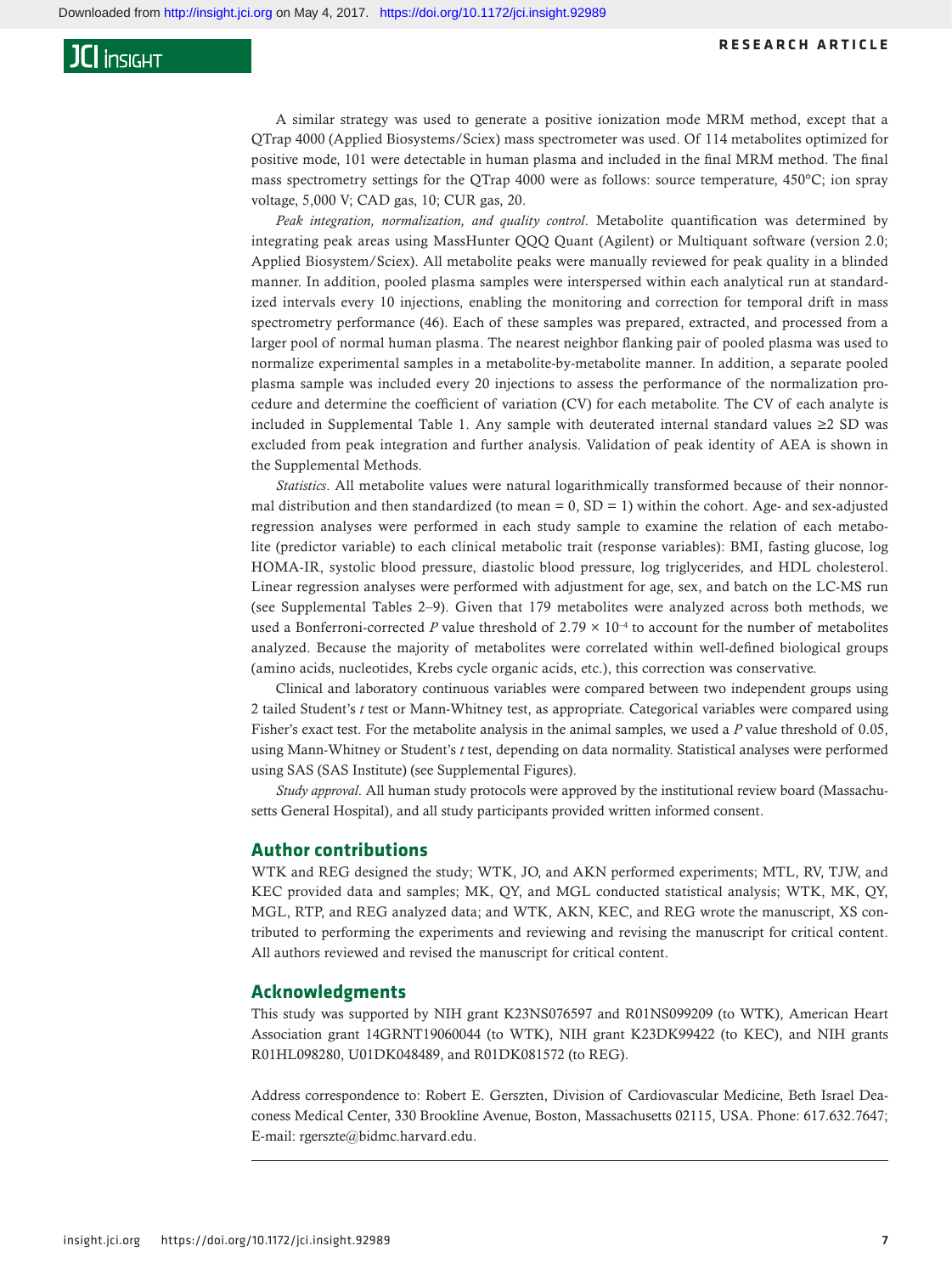- <span id="page-7-0"></span>1. [Marchesini G, et al. Nonalcoholic fatty liver, steatohepatitis, and the metabolic syndrome.](https://doi.org/10.1053/jhep.2003.50161) *Hepatology*. 2003;37 (4):917–923.
- <span id="page-7-1"></span>2. [Fabbrini E, Sullivan S, Klein S. Obesity and nonalcoholic fatty liver disease: biochemical, metabolic, and clinical implications.](https://doi.org/10.1002/hep.23280)  *Hepatology*[. 2010;51 \(2\):679–689.](https://doi.org/10.1002/hep.23280)
- <span id="page-7-2"></span>3. [Yki-Järvinen H. Non-alcoholic fatty liver disease as a cause and a consequence of metabolic syndrome.](https://doi.org/10.1016/S2213-8587(14)70032-4) *Lancet Diabetes Endocrinol*[. 2014;2 \(11\):901–910.](https://doi.org/10.1016/S2213-8587(14)70032-4)
- <span id="page-7-3"></span>4. [Sinn DH, et al. Persistent nonalcoholic fatty liver disease increases risk for carotid atherosclerosis.](https://doi.org/10.1053/j.gastro.2016.06.001) *Gastroenterology*. [2016;151\(3\):481–488.e1.](https://doi.org/10.1053/j.gastro.2016.06.001)
- <span id="page-7-4"></span>5. [Ma J, et al. Bi-directional analysis between fatty liver and cardiovascular disease risk factors.](https://doi.org/10.1016/j.jhep.2016.09.022) *J Hepatol*. 2017;66 (2):390–397.
- <span id="page-7-5"></span>6. [Suhre K, et al. Human metabolic individuality in biomedical and pharmaceutical research.](https://doi.org/10.1038/nature10354) *Nature*. 2011;477(7362):54–60.
- 7. [Floegel A, et al. Identification of serum metabolites associated with risk of type 2 diabetes using a targeted metabolomic](https://doi.org/10.2337/db12-0495)  approach. *Diabetes*[. 2013;62 \(2\):639–648.](https://doi.org/10.2337/db12-0495)
- 8. Wang-Sattler R, et al. Novel biomarkers for pre-diabetes identified by metabolomics. *Mol Syst Biol*. 2012;8:615.
- 9. [Würtz P, et al. Metabolite profiling and cardiovascular event risk: a prospective study of 3 population-based cohorts.](https://doi.org/10.1161/CIRCULATIONAHA.114.013116) *Circulation*. [2015;131 \(9\):774–785.](https://doi.org/10.1161/CIRCULATIONAHA.114.013116)
- 10. [Würtz P, et al. Branched-chain and aromatic amino acids are predictors of insulin resistance in young adults.](https://doi.org/10.2337/dc12-0895) *Diabetes Care*. [2013;36 \(3\):648–655.](https://doi.org/10.2337/dc12-0895)
- <span id="page-7-6"></span>11. [Wang TJ, et al. Metabolite profiles and the risk of developing diabetes.](https://doi.org/10.1038/nm.2307) *Nat Med*. 2011;17 (4):448–453.
- <span id="page-7-7"></span>12. [Yuan M, Breitkopf SB, Yang X, Asara JM. A positive/negative ion-switching, targeted mass spectrometry-based metabolomics](https://doi.org/10.1038/nprot.2012.024)  [platform for bodily fluids, cells, and fresh and fixed tissue.](https://doi.org/10.1038/nprot.2012.024) *Nat Protoc*. 2012;7 (5):872–881.
- <span id="page-7-8"></span>13. [Fenn JB, Mann M, Meng CK, Wong SF, Whitehouse CM. Electrospray ionization for mass spectrometry of large biomolecules.](https://doi.org/10.1126/science.2675315)  *Science*[. 1989;246\(4926\):64–71.](https://doi.org/10.1126/science.2675315)
- <span id="page-7-9"></span>14. Facchini F, Chen YD, Hollenbeck CB, Reaven GM. Relationship between resistance to insulin-mediated glucose uptake, urinary uric acid clearance, and plasma uric acid concentration. *JAMA*. 1991;266 (21):3008–3011.
- <span id="page-7-10"></span>15. [Wang TJ, et al. 2-Aminoadipic acid is a biomarker for diabetes risk.](https://doi.org/10.1172/JCI64801) *J Clin Invest*. 2013;123 (10):4309–4317.
- <span id="page-7-11"></span>16. [Cheng S, et al. Metabolite profiling identifies pathways associated with metabolic risk in humans.](https://doi.org/10.1161/CIRCULATIONAHA.111.067827) *Circulation*. 2012;125 [\(18\):2222–2231.](https://doi.org/10.1161/CIRCULATIONAHA.111.067827)
- <span id="page-7-12"></span>17. [Wang TJ, et al. Metabolite profiles and the risk of developing diabetes.](https://doi.org/10.1038/nm.2307) *Nat Med*. 2011;17 (4):448–453.
- <span id="page-7-13"></span>18. [Newgard CB, et al. A branched-chain amino acid-related metabolic signature that differentiates obese and lean humans and](https://doi.org/10.1016/j.cmet.2009.02.002)  [contributes to insulin resistance.](https://doi.org/10.1016/j.cmet.2009.02.002) *Cell Metab*. 2009;9 (4):311–326.
- <span id="page-7-14"></span>19. [Osei-Hyiaman D, et al. Endocannabinoid activation at hepatic CB1 receptors stimulates fatty acid synthesis and contributes to](https://doi.org/10.1172/JCI23057)  diet-induced obesity. *J Clin Invest*[. 2005;115 \(5\):1298–1305.](https://doi.org/10.1172/JCI23057)
- <span id="page-7-15"></span>20. [Tam J, et al. Peripheral CB1 cannabinoid receptor blockade improves cardiometabolic risk in mouse models of obesity.](https://doi.org/10.1172/JCI42551) *J Clin Invest*[. 2010;120 \(8\):2953–2966.](https://doi.org/10.1172/JCI42551)
- <span id="page-7-16"></span>21. [Zelber-Sagi S, et al. Serum levels of endocannabinoids are independently associated with nonalcoholic fatty liver disease.](https://doi.org/10.1002/oby.21687) *Obesity (Silver Spring)*[. 2017;25 \(1\):94–101.](https://doi.org/10.1002/oby.21687)
- <span id="page-7-17"></span>22. [Kleiner DE, et al. Design and validation of a histological scoring system for nonalcoholic fatty liver disease.](https://doi.org/10.1002/hep.20701) *Hepatology*. 2005;41 [\(6\):1313–1321.](https://doi.org/10.1002/hep.20701)
- <span id="page-7-18"></span>23. Willoughby KA, Moore SF, Martin BR, Ellis EF. The biodisposition and metabolism of anandamide in mice. *J Pharmacol Exp Ther*. 1997;282 (1):243–247.
- <span id="page-7-19"></span>24. Smith PB, Compton DR, Welch SP, Razdan RK, Mechoulam R, Martin BR. The pharmacological activity of anandamide, a putative endogenous cannabinoid, in mice. *J Pharmacol Exp Ther*. 1994;270 (1):219–227.
- <span id="page-7-20"></span>25. [Di Marzo V, et al. Leptin-regulated endocannabinoids are involved in maintaining food intake.](https://doi.org/10.1038/35071088) *Nature*. 2001;410 (6830):822–825.
- <span id="page-7-21"></span>26. [Silvestri C, Di Marzo V. The endocannabinoid system in energy homeostasis and the etiopathology of metabolic disorders.](https://doi.org/10.1016/j.cmet.2013.03.001) *Cell Metab*[. 2013;17 \(4\):475–490.](https://doi.org/10.1016/j.cmet.2013.03.001)
- <span id="page-7-22"></span>27. [Cota D, et al. The endogenous cannabinoid system affects energy balance via central orexigenic drive and peripheral lipogenesis.](https://doi.org/10.1172/JCI17725)  *J Clin Invest*[. 2003;112 \(3\):423–431.](https://doi.org/10.1172/JCI17725)
- 28. [Pai WY, Hsu CC, Lai CY, Chang TZ, Tsai YL, Her GM. Cannabinoid receptor 1 promotes hepatic lipid accumulation and lipo](https://doi.org/10.1007/s11248-012-9685-0)[toxicity through the induction of SREBP-1c expression in zebrafish.](https://doi.org/10.1007/s11248-012-9685-0) *Transgenic Res*. 2013;22 (4):823–838.
- <span id="page-7-23"></span>29. [Fraher D, et al. Lipid Abundance in Zebrafish Embryos Is Regulated by Complementary Actions of the Endocannabinoid Sys](https://doi.org/10.1210/EN.2015-1315)[tem and Retinoic Acid Pathway.](https://doi.org/10.1210/EN.2015-1315) *Endocrinology*. 2015;156 (10):3596–3609.
- <span id="page-7-24"></span>30. [Pi-Sunyer FX, Aronne LJ, Heshmati HM, Devin J, Rosenstock J, RIO-North America Study Group. Effect of rimonabant, a](https://doi.org/10.1001/jama.295.7.761)  [cannabinoid-1 receptor blocker, on weight and cardiometabolic risk factors in overweight or obese patients: RIO-North Ameri](https://doi.org/10.1001/jama.295.7.761)[ca: a randomized controlled trial.](https://doi.org/10.1001/jama.295.7.761) *JAMA*. 2006;295(7):761–775.
- <span id="page-7-25"></span>31. [Després JP, Golay A, Sjöström L, Rimonabant in Obesity-Lipids Study Group. Effects of rimonabant on metabolic risk factors](https://doi.org/10.1056/NEJMoa044537)  [in overweight patients with dyslipidemia.](https://doi.org/10.1056/NEJMoa044537) *N Engl J Med*. 2005;353 (20):2121–2134.
- <span id="page-7-26"></span>32. [Topol EJ, et al. Rimonabant for prevention of cardiovascular events \(CRESCENDO\): a randomised, multicentre, placebo](https://doi.org/10.1016/S0140-6736(10)60935-X)controlled trial. *Lancet*[. 2010;376 \(9740\):517–523.](https://doi.org/10.1016/S0140-6736(10)60935-X)
- <span id="page-7-27"></span>33. Matias I, Petrosino S, Racioppi A, Capasso R, Izzo AA, Di Marzo V. Dysregulation of peripheral endocannabinoid levels in hyperglycemia and obesity: Effect of high fat diets. *Mol Cell Endocrinol*. 2008;286 (1-2 Suppl 1):S66–S78.
- <span id="page-7-28"></span>34. [Izzo AA, et al. Peripheral endocannabinoid dysregulation in obesity: relation to intestinal motility and energy processing](https://doi.org/10.1111/j.1476-5381.2009.00183.x)  [induced by food deprivation and re-feeding.](https://doi.org/10.1111/j.1476-5381.2009.00183.x) *Br J Pharmacol*. 2009;158 (2):451–461.
- <span id="page-7-29"></span>35. [Blüher M, et al. Dysregulation of the peripheral and adipose tissue endocannabinoid system in human abdominal obesity.](https://doi.org/10.2337/db06-0812) *Diabetes*[. 2006;55 \(11\):3053–3060.](https://doi.org/10.2337/db06-0812)
- 36. [Di Marzo V, et al. Changes in plasma endocannabinoid levels in viscerally obese men following a 1 year lifestyle modifica](https://doi.org/10.1007/s00125-008-1178-6)[tion programme and waist circumference reduction: associations with changes in metabolic risk factors.](https://doi.org/10.1007/s00125-008-1178-6) *Diabetologia*. 2009;52 [\(2\):213–217.](https://doi.org/10.1007/s00125-008-1178-6)
- <span id="page-7-30"></span>37. [Matias I, et al. Regulation, function, and dysregulation of endocannabinoids in models of adipose and beta-pancreatic cells and](https://doi.org/10.1210/jc.2005-2679)  [in obesity and hyperglycemia.](https://doi.org/10.1210/jc.2005-2679) *J Clin Endocrinol Metab*. 2006;91 (8):3171–3180.